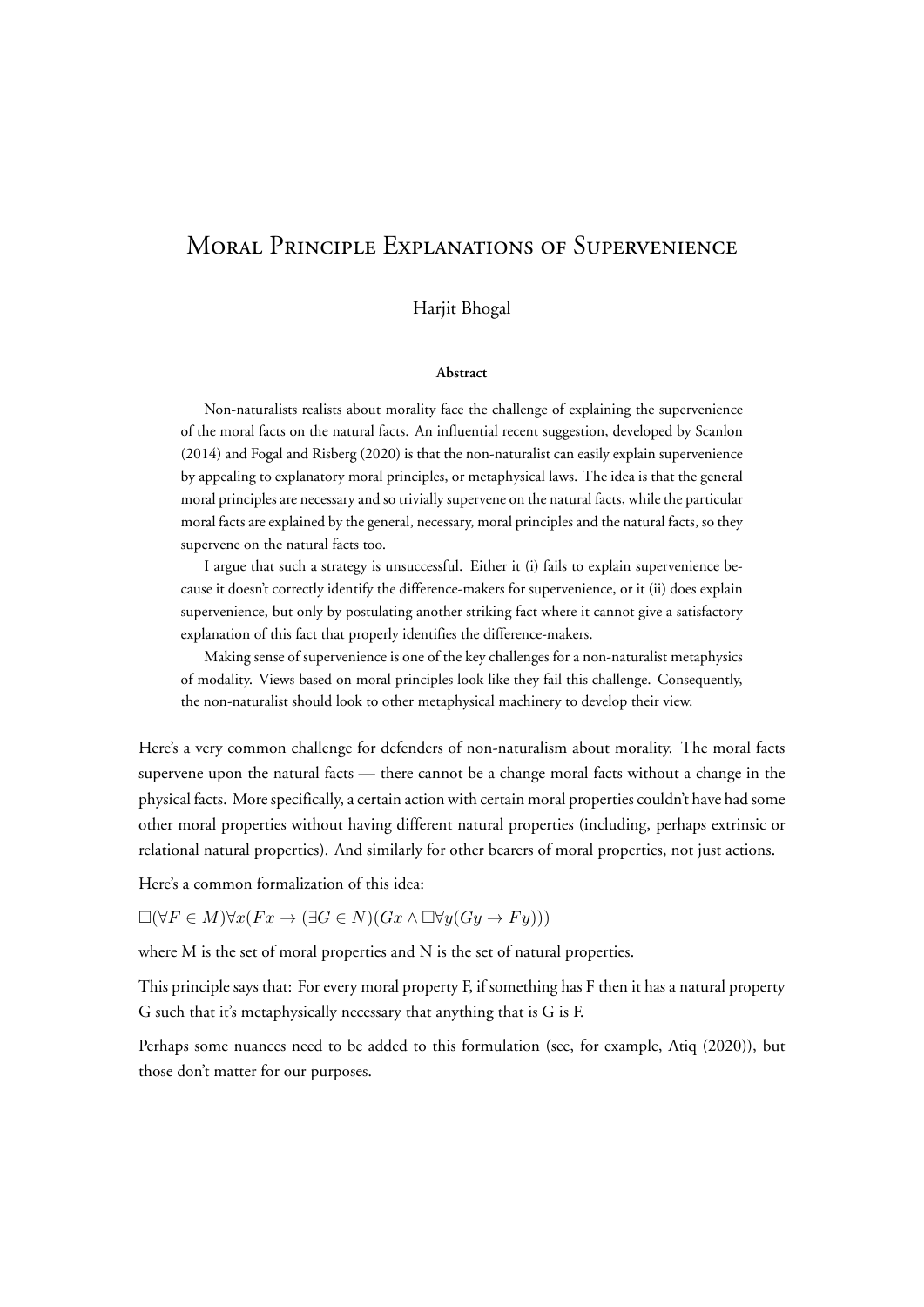Explaining supervenience is a central challenge for the non-naturalist. The supervenience principle we just wrote down describes a very specific type of moral choreography — the moral and the natural properties dance together in a highly regimented way. But, the non-naturalist says, moral properties are sui generis. They are completely distinct from the natural properties. So, on the face of it, it's not easy to see what explains this choreography.<sup>1</sup>

But there is a non-naturalist strategy which purports to explain supervenience rather simply. So simply, in fact, that Fogal and Risberg (2020, p. 177) say that, in light of it 'the attention garnered by Strong Supervenience (and its ilk) in recent decades looks rather misplaced'. They call it the *Divide and Conquer* strategy, and I will follow them in that terminology.

The divide and conquer strategy was most influentially defended by Scanlon (2014).<sup>2</sup> The strategy starts with claiming that particular moral facts are explained by general moral principles, along with matters of natural fact. The way that Fogal and Risberg put it is that moral explanations have this structure:

**Explanans**: particular natural fact(s) (e.g. *a* is a lie). **Principle**: general explanatory moral principle (e.g. lying is wrong). **Explanandum**: particular moral fact (e.g. *a* is wrong). (p. 175)

Given that all particular moral facts are explained in this way there is a quick argument to supervenience. Moral facts are either general explanatory moral principles or particular moral facts. If we assume, as seems reasonable to most, that the general moral principles are necessary, then, trivially, they can't change without the natural facts changing, because they can't change at all.<sup>3</sup> Particular moral facts, on the other hand, are determined by the moral principles and the natural facts, as per

<sup>&</sup>lt;sup>1</sup> Perhaps explaining supervenience is also a challenge for other views of the metaphysics of morality, but I'll focus on non-naturalism.

 $^2$  Fogal and Risberg also compare the strategy to Enoch (2011, section 6.2.2). Though this comparison is complicated by the fact that Enoch distinguishes two distinct supervenience theses and gives them separate explanations. *Specific supervenience* 'is the supervenience of the normative properties on the natural ones *that they do in fact supervene on*'. So, for example, if Act Utilitarianism is the true moral theory then specific supervenience is the supervenience of the moral properties of actions on the facts about utility. It is specific supervenience that Enoch explains in a way similar to the the divide and conquer strategy. *General supervenience* on the other hand — 'the supervenience of the normative properties on *whatever natural properties they supervene on*' — is explained very differently by Enoch. It's general supervenience that is the focus of most of the literature on moral supervenience, and the focus of this paper. So it's not really clear that Enoch is best interpreted as implementing a divide and conquer strategy.

<sup>&</sup>lt;sup>3</sup>Fine (2002) and Rosen (2020, 2021) reject the idea that such moral principles are metaphysically necessary, instead claiming that they are only *normatively necessary*. If we accept this view then the divide and conquer strategy would not establish the supervenience of the moral on the natural in the space of metaphysically possible worlds, but it would establish supervenience in the space of normatively possible worlds. (Interestingly, Scanlon (2014, p.41) in places, seems to subscribe to this view of the modal status of moral principles but the interpretation isn't particularly clear (see Rosen (2017a, sections VI-VII)).) However, these issues are largely orthogonal to the discussion of the paper so we will simply assume that moral principles are metaphysically necessary. Though these issues will come up in passing a couple of times.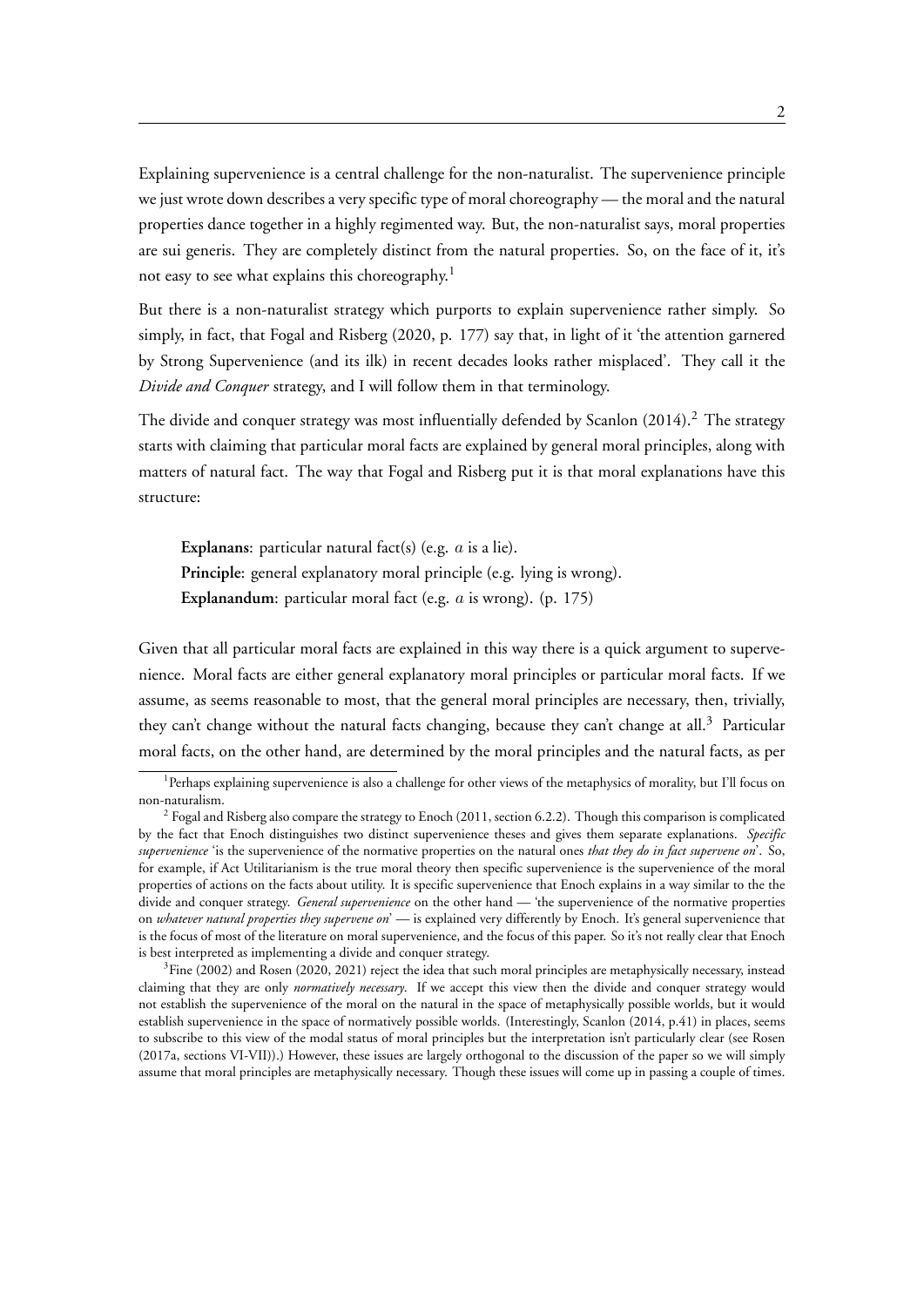the structure of moral explanations just described. And since the moral principles can't change, this implies that the particular moral facts can't change without the natural facts changing. So both the particular and the general moral facts can't change without the natural facts changing. So, the moral facts can't change without the natural facts changing. As long as there are such moral principles, then, supervenience looks extremely unpuzzling.

In Scanlon's development of the strategy the general moral principles are of the form *∀x*(*R*(*p, x, c, a*)), where the holding of this relation means, very roughly, that if proposition p were true and agent x was in circumstance c, then one reason to do action a would be p. These principles are 'pure' moral facts and are necessary. The 'mixed' moral facts are explained by these pure facts and the natural facts.

This strategy is, I think, extremely compelling and attractive. Just with one piece of metaphysics — explanatory moral principles — we get supervenience very quickly. And the postulation of such moral principles is very intuitive and attractive for the non-naturalist.

Here's one way to see the attractiveness of such moral principles: The moral properties don't seem to be distributed they way they are by accident. Consider many instances of lying, action A, B, C …. It turns out that they are all (pro tanto) wrong. But, it seems, this regularity can't be coincidental it doesn't just happen to be the case that A, B, C, and so on are wrong. There has to, it seems, be an explanation. The most intuitive explainer to appeal to, for the non-naturalist, is some moral law or principle that lying is wrong.

This reasoning is very similar to one that commonly motivates postulating laws of nature. When we look at many instances of massy objects being attracted to each other, for example, we think that this regularity can't be coincidental — there must be, that is, some law or principle that explains this regularity (see, for example, Armstrong (1983, pp. 51-60), Strawson (1989, pp. 25-29)). (More specifically, this is a motivation for postulating *non-Humean* laws — where the laws are over and above the patterns of events. On a Humean conception of laws, where laws just are patterns of events, it's somewhat hard to see how the laws could explain the pattern. Though the debate here is very rich and complicated (see Bhogal (2020, section 1)) for a survey).

The exact metaphysical nature of these moral principles is a complicated issue, in the same way that the metaphysical nature of scientific laws is complicated and controversial (see, e.g. Robinson (2011), Elliott (2014), Rosen (2017b), Fogal and Risberg (2020, sections 4-5)). The debate is rich and interesting but such details, broadly speaking, won't matter for our discussion of supervenience.

There are, of course, other strategies for explaining supervenience. But the divide and conquer strategy is particularly interesting because of the way it makes supervenience seem very obvious and to be expected, given metaphysical assumptions that are very simple and intuitive for the non-naturalist.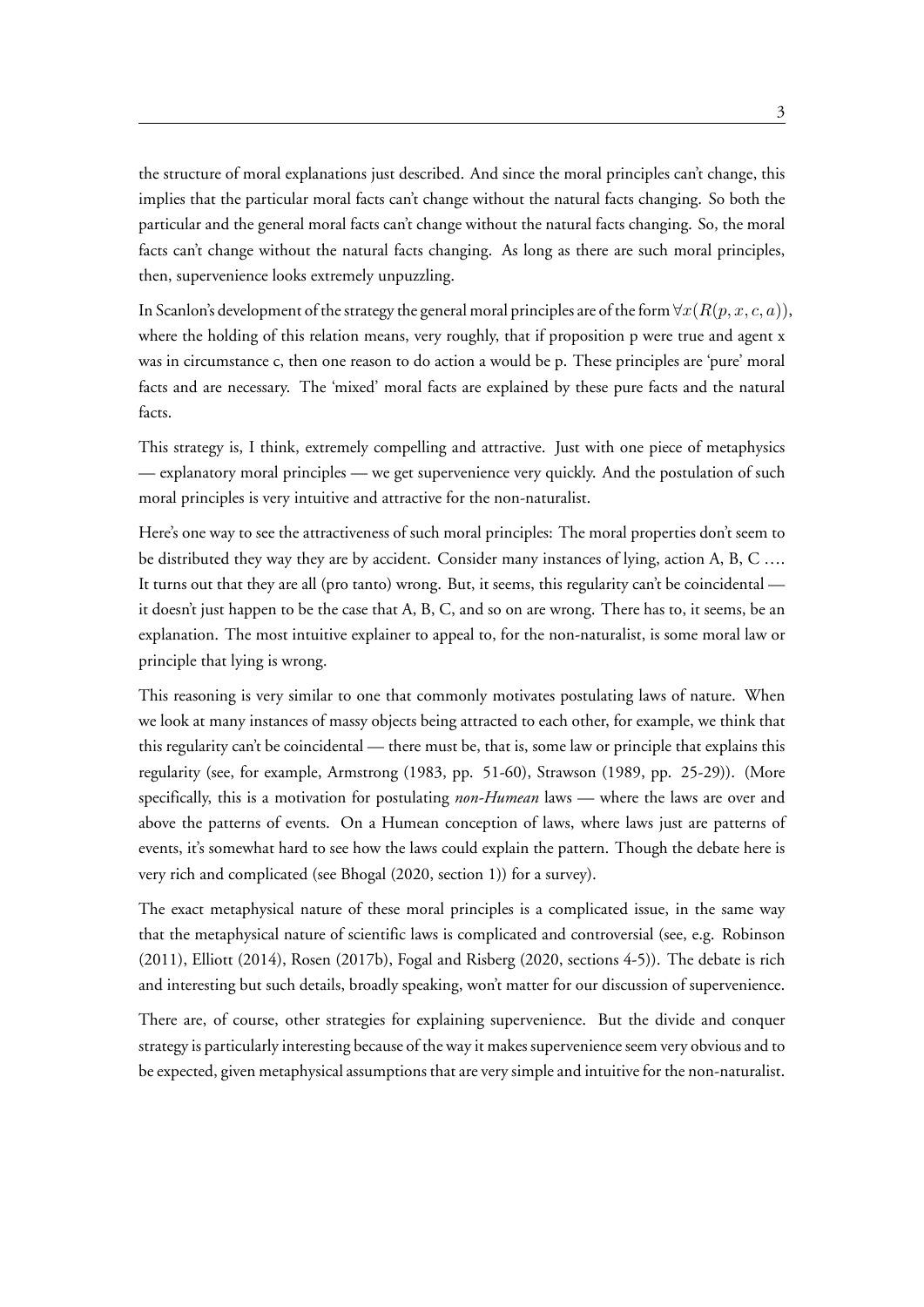And, consequently, it doesn't seem like the supervenience challenge is something we should focus metaethical discussion on.

Compare this to, for example, Leary's (2017) explanation of supervenience that postulates the existence of properties with distinctive 'hybrid' essences that connect the natural to the moral. This is a very interesting proposal, but it certainly doesn't make supervenience seem unimportant or unworthy of investigation. Rather, supervenience is the key challenge around which the whole metaphysics is built.

So the divide and conquer strategy is a very compelling strategy for explaining perhaps the biggest metaphysical puzzle with non-naturalist realism, and it's based upon a very intuitive appeal to moral principles. However, I'm going to argue that this strategy fails. And, further, investigating this strategy will tell us a lot about the prospects for a non-naturalist realism based on such metaphysical principles.

In particular, I'm going to argue is that there are two ways to interpret the divide and conquer strategy, and neither of them are successful. The first strategy doesn't give an adequate explanation of supervenience, while the second perhaps does give an adequate explanation, but only by introducing something similarly puzzling that needs explanation.

### **1 Two options for explaining supervenience**

Let's look at the divide and conquer strategy in more detail. The strategy involves claiming that supervenience follows from the existence of these explanatory moral principles. We haven't, though, been particularly clear on what, precisely, the explanation of supervenience is. In particular, what is the explanans? There are, I think, two possible options.

Firstly, supervenience could be explained by the actual moral principles that hold. For simplicity, in the discussion to follow let's assume that act utilitarianism is true — so the relevant moral principle is that actions are morally right if they maximize utility. Call this principle AU. So the first option is that supervenience is explained by AU. (As we discussed, on Scanlon's version of the strategy the moral principles have the form  $\forall x (R(p, x, c, a))$ , not the form of AU. But this won't matter for the discussion to come, so it's simpler to assume that AU is the true moral principle.) Secondly, supervenience could be explained not by the actual moral principle AU, but by some generic features of the actual moral principles.

This distinction might seem somewhat puzzling — after all, the features of the actual moral principles are entailed by AU, since AU just is the actual moral principle. But, distinguishing these types of explainers — distinguishing, that is, between explanations that appeal to the full details of a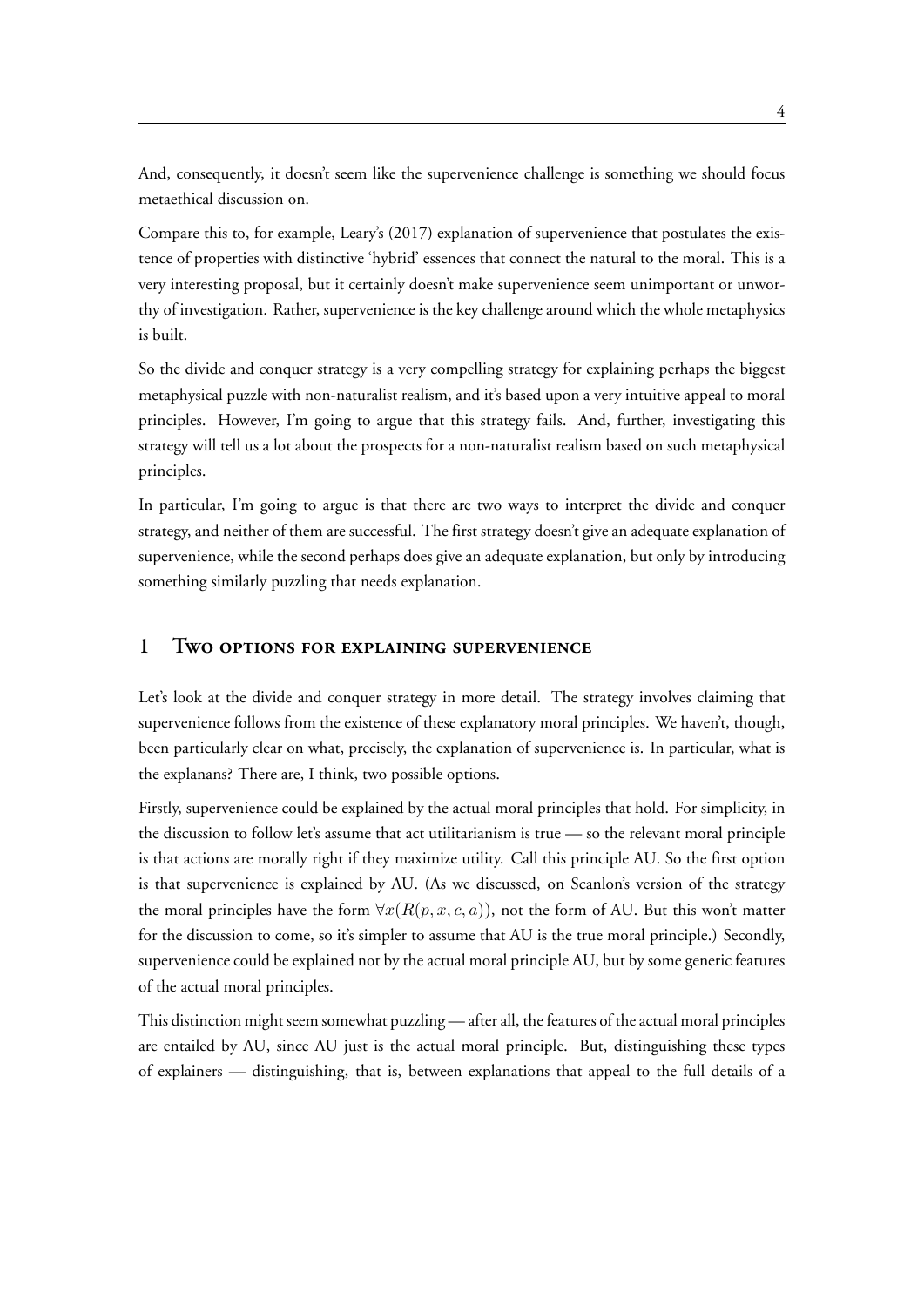situation and those that appeal only to some general features of the situation — is extremely common and important in the literature on scientific explanation. Consider, for example, the classic case of Putnam's Peg (Putnam, 1975). Imagine I try to put a square peg with 1 inch sides into a round hole with a 1 inch diameter. I, unsurprisingly, fail. One way to explain this is to appeal to the precise details of my attempts to put the peg into the round hole, appealing for example, to every fundamental particle and force in the system, and the fundamental laws of nature, in order to show how my attempts led to failure. But another way to explain this is not to appeal to the full details of the situation, and the full details of the laws of nature, but rather to very generic features of the situation — in particular the geometric features of the peg and the hole and the relevant features of the laws that lead to the solidity of the peg and the hole. Notice that this second explanation, although it appeals to features that are entailed by the first explanation, is much more general — it would continue to hold in situations where my efforts to put the peg in the hole were rather different. And it would even to continue to hold in situations where the laws were different. If Quantum mechanics were false, and Newtonian mechanics were true, this second explanation would still hold — it would still be the geometric features of the peg and the hole, and their solidity, that explains my failure.

It's natural to ask, then, what is the explanation of my failure to put the peg in the hole, the first or second explanation? Or if both are explanations, which one is better? We will come back to such issues soon. But the point, for now, is simply that there is a big difference between a putative explanation where a phenomenon is explained by appealing to the full details of the situation and an explanation where the phenomenon is explained by appealing to more generic features of the situation. So, an explanation of supervenience that appeals to AU is importantly different from one that appeals to certain generic features of the actual moral principle.

#### **1.1 Option 1**

Let's consider option 1, where supervenience is explained by AU. The idea is that AU is necessary, and so trivially supervenes on the natural facts. And particular moral facts are necessitated by AU and the natural facts, so they supervene on the natural facts too.

The problem with this putative explanation is that AU is not a *difference-maker* for supervenience. To see this consider, again, Putnam's Peg and the first potential explanation — the one which cites the precise physical details and the fundamental laws. The common judgment, both pre-theoretical and in the relevant literature, is that this is a bad explanation of my failure to put the peg in the hole. A common diagnosis is that this explanation is bad because lots of the things that are cited in the explanans fail to *make a difference* to the holding of the explanandum (e.g. Strevens (2008), Woodward (2010)). The precise physical details of my attempts to put the peg in the hole are clearly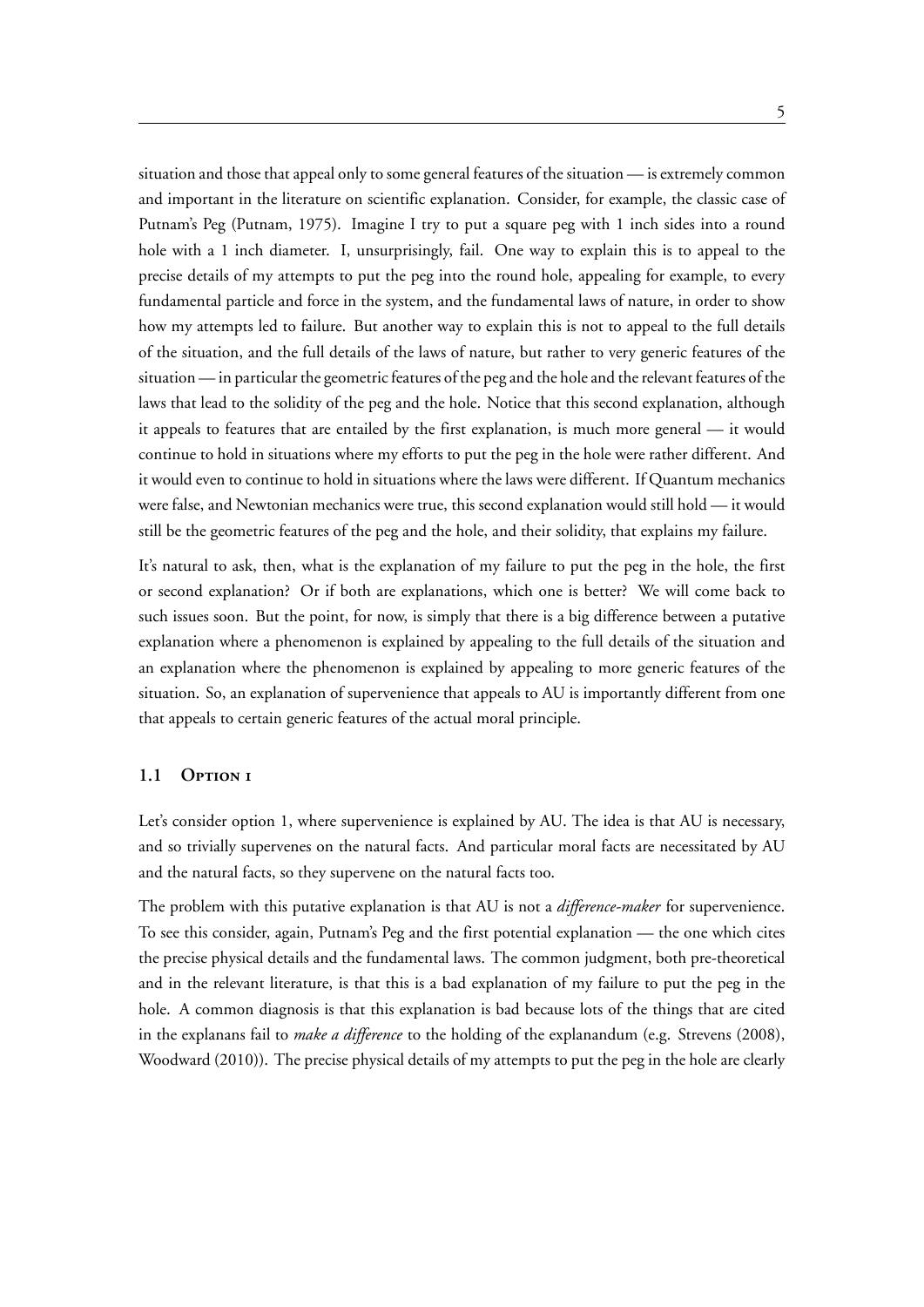not a difference-maker for the fact that I fail to do it.

Exactly what makes one fact a difference-maker for another is a very complicated issue. There are lots of accounts (see Strevens, 2008, section 3.8). But in most cases we have a very good (though not perfect) heuristic that makes it clear when something fails to be a difference-maker — the failure of difference-making is revealed by certain distinctive counterfactuals. In particular, *if I tried to put the peg in the hole in a different way, I still would have failed*. The truth of this counterfactual shows that the precise way that I tried is not a difference-maker for my failure.<sup>4,5</sup>

Given this, we can see that AU is not a difference-maker for supervenience, because this counterfactual is true:

**(1)** If AU were false then supervenience would still hold.

The truth of this counterfactual is, I think, extremely intuitive. Supervenience doesn't depend upon the truth of AU specifically. If deontology was true rather than utilitarianism then this wouldn't change the facts about supervenience — the moral facts would still supervene on the natural facts.

The issue, here, is complicated by the fact that the standard view is that AU is metaphysically necessary. So (1) is a *counterpossible*. And some argue that counterpossibles like (1) are true, but only trivially, since all counterpossibles are trivial (see Kocurek (2021, section 2.1)).

We will discuss triviality much more in section 4. But, for now, note that while (1) strikes us as true this counterfactual strikes us as false:

**(2)** If AU were false then supervenience would not hold.

(2) seems plainly wrong. Nothing about the falsity of AU would mean that supervenience fails. But if counterpossibles are trivial then (2) would be true. Again, we will discuss this more later, but I'll proceed on the assumption that counterfactuals like (1) are non-trivially true.

 ${}^{4}$ The reason that this heuristic is not perfect is closely related to problems that are faced by counterfactual accounts of causation – to do, for example, with problematic cases of backups and preemption. The cases that we are focused on in this paper are not of this problematic kind. So we can be confident that such counterfactuals are a good guide to the failure of difference-making in our cases.

 $5$ This appeal to difference-making is a simplification of the vast literature there is on these issues — particularly connected to the question of how special science explanations of phenomena can have greater, or different, value than competing explanations given by physics. Some authors, instead of appealing to difference-making, appeal to concepts like *proportionality* (Yablo, 1992; Woodward, 2018), *robustness* (Wilson, 1994; Weslake, 2010), or *modal informativeness* (Jackson and Pettit, 1992). The first two are very similar to difference-making, the third less so. But these disagreements don't matter for us, because all of these accounts imply that the first explanation in the Putnam's Peg case is flawed in a way illustrated by the truth of counterfactuals like *if I tried to put the peg in the hole in a different way, I still would have failed*. And this reasoning is what will be important going forward. A rare view in the literature is that the first explanation in the Putnam's Peg case, and similar explanations, are not flawed at all — though perhaps they are harder for us to fully understand. This, I take it, is very unintuitive. It's a commitment of this paper that such a view is wrong.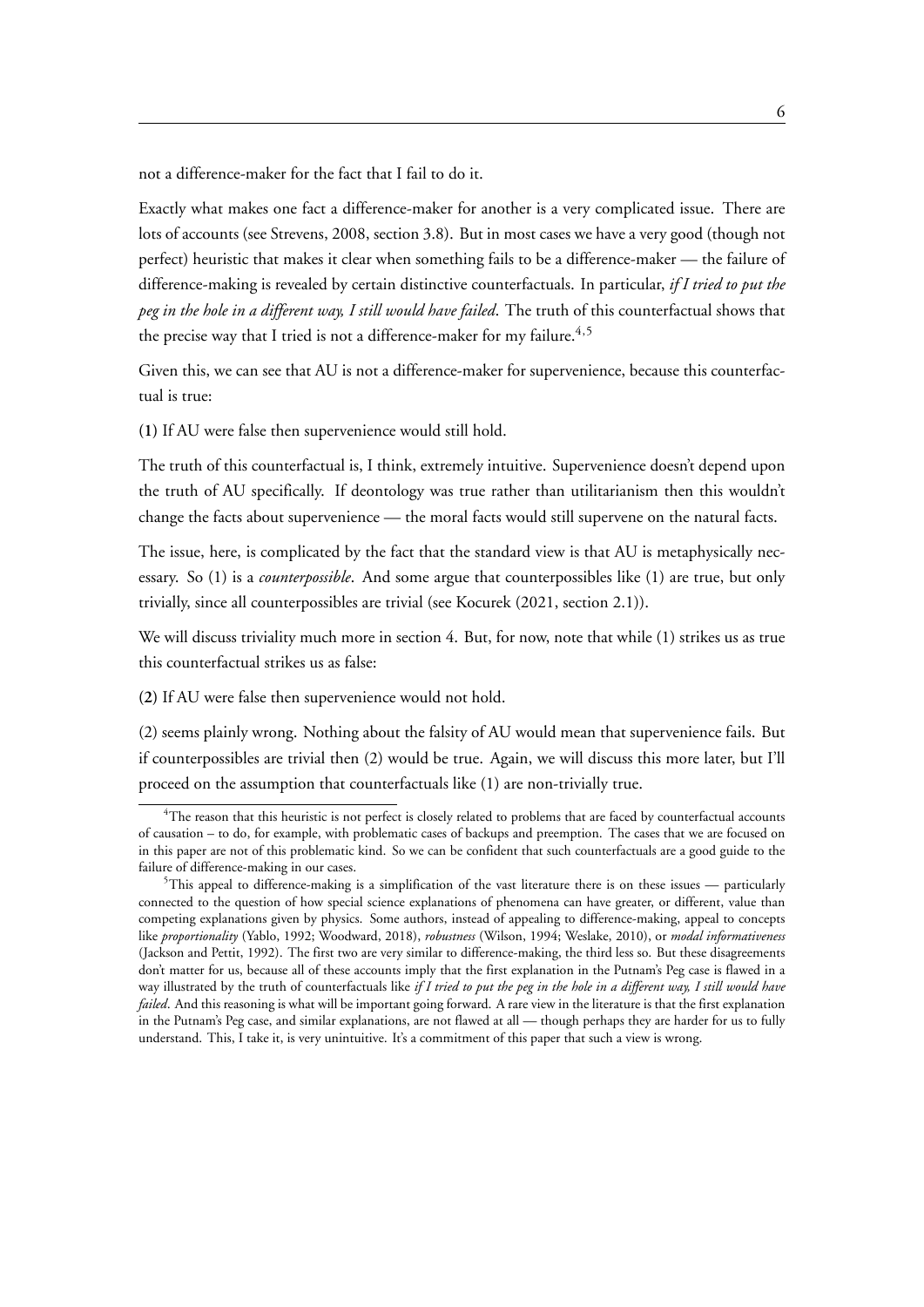The non-trivial truth of (1) reveals that AU is not a difference-maker. If we change AU, it doesn't make a difference to the holding of supervenience. Because AU is not a difference-maker, appealing to AU doesn't give us a satisfactory explanation of supervenience.

I think Enoch (2011, p. 149) was getting at something close to point when he noted that 'the intuitive thought here is that regardless of the true first order theory, there can be no normative difference without a natural one' and, consequently, '*general* supervenience cannot be explained by references to the content of specific norms'.<sup>6</sup> This, kind of idea is best understood, I think, as a thought about difference-making, one that is naturally developed in the way we have done in this section.

#### **1.2 Option 2**

So if we don't explain supervenience by appealing to the actual moral principle AU what is the other option? Enoch's reaction is to move to a completely different strategy for explaining supervenience — one which focuses on our moral concepts. But we don't need to give up the appeal to moral principles. Rather, we just need to correctly identify the difference-makers. What features of moral principles are relevant for the holding of supervenience?

As we've noted, the idea of the divide and conquer strategy is that the basic moral principles are necessary, and so trivially supervene on the natural facts. And particular moral facts are fixed by basic moral principles and the natural facts, so they supervene on the natural facts too.

So there are two key points here. The first about basic moral principles being necessary and the second about those moral principles having a particular form, so that all particular moral facts are fixed by the principles and the natural facts. The first point has been the subject of much discussion, following Fine and Rosen's arguments that such principles are not metaphysically necessary — though as we noted we are working with the mainstream assumption that the principles are metaphysically necessary. The second point has had much less discussion. What is needed is for the moral principles to act as something like *bridge-laws* between the natural and moral domains — to take as inputs natural facts and to output the moral facts.<sup>7</sup>

The difference-makers for supervenience, given the divide and conquer strategy, appear to be that (i)

 ${}^{6}$ General supervenience being, as we discussed in footnote 2, the type of supervenience that is at issue in this paper, and in most of the literature.

 $^7$ Don't read too much into this terminology. No assumption is being made that the bridge-laws I'm describing have the same form as those postulated by Ernest Nagel (1979) for example, just that they act as bridges between these domains. Rosen's (2017b) 'Bridge-law non-naturalism' does appeal to moral principles with the form I'm discussing, but he also takes on some further commitments about grounding which aren't needed for our discussion.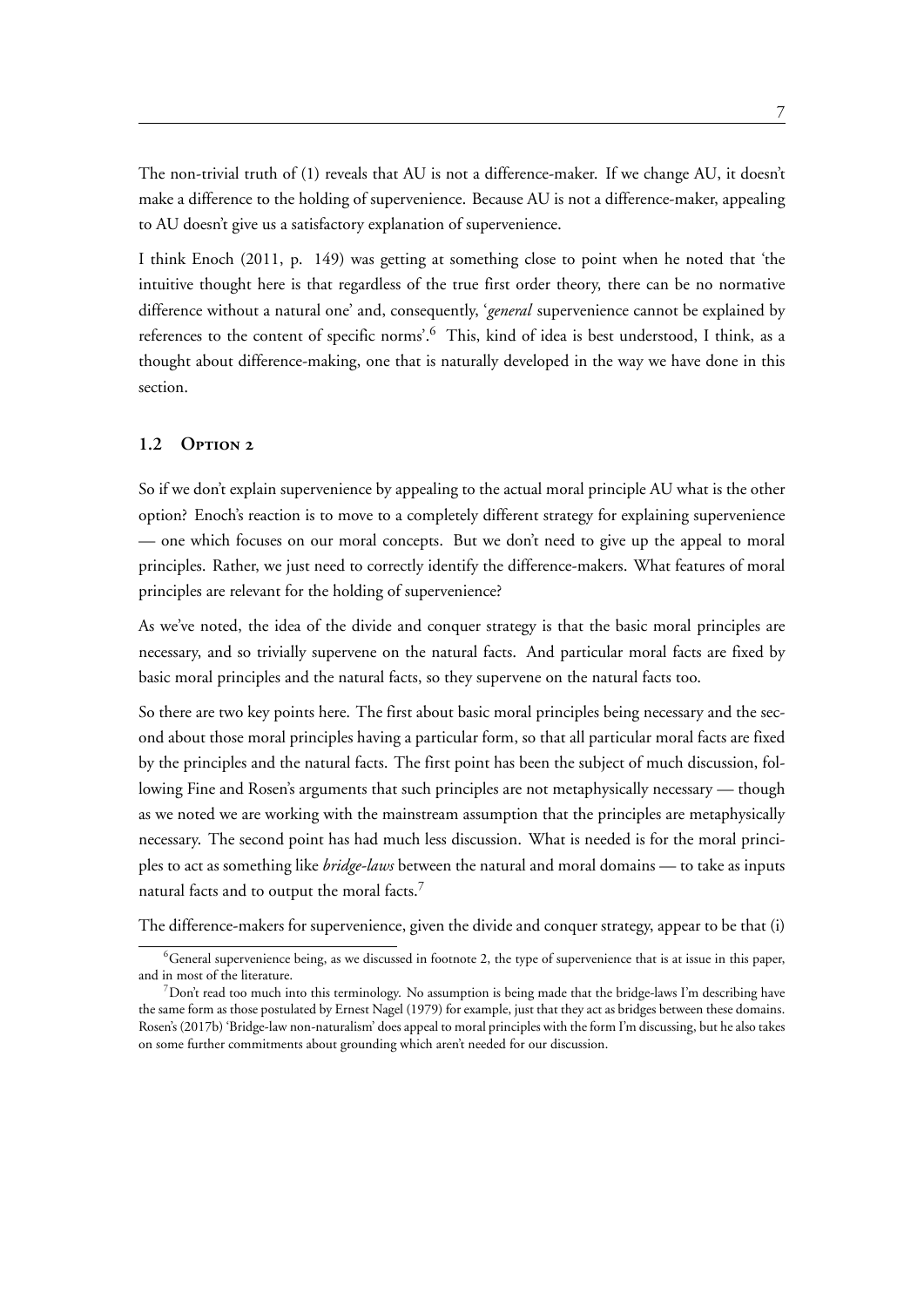the basic moral principles are necessary and (ii) the basic moral principles have the form of bridgelaws between the natural and moral domains.

Three quick clarifications about this: Firstly, there's actually a third point needed for the successful implementation of the divide and conquer strategy – that the particular moral facts are all explained by moral principles. That is to say, the moral principles are *complete* — there are no 'free-floating' particular moral facts that are not governed by any principle. There is an interesting discussion to be had about this notion of completeness, but I'll just assume this point in what's to come. In fact, often when people talk of 'bridge-laws' between domains, they are making analogous assumptions of completeness, so it might be natural to read (ii) as building in this assumption.

Secondly, a note on the right interpretation of (ii): It's not required that *all* the basic moral principles have the form of bridge-laws. There could be basic moral principles that connect moral properties. There could, for example, be a basic moral principle that if an action is vicious then it is wrong. But for the divide and conquer strategy to work it must be the case that when we chain the basic moral principles then we get a principle that has a bridge-law form. This is what is needed for the moral facts to be determined by the basic moral principles and the natural facts — as the defender of the bridge-law strategy requires.

Imagine, for example, that in addition to it being a basic moral principle that if an action is vicious then it is wrong it is also a basic moral principle that if an action is vicious if and only if has natural property N. Now the divide and conquer strategy has no problem since we can chain those two moral principles to generate another moral principle with bridge-law form. So (ii) is correctly interpreted as saying that the basic moral principles, *taken as a whole*, have bridge-law form — so that the set of principles together takes natural facts as inputs and outputs the moral facts. This complexity doesn't make a difference, though, with respect to the example we are focusing on, where AU is the only basic moral principle.

Thirdly, notice that the views we have been considering so far build in (ii). A view where AU is the only basic moral principle satisfies (ii) — it determines what the moral facts are on the basis of natural facts, specifically those about utility.

Further, Fogal and Risberg's picture of how moral principles explain the particular moral facts builds in the assumption that moral principles have bridge-law form.

**Explanans**: particular natural fact(s) (e.g. *a* is a lie). **Principle**: general explanatory moral principle (e.g. lying is wrong). **Explanandum**: particular moral fact (e.g. *a* is wrong). (p. 175)

Moral principles are, on this approach, explicitly introduced to bridge the natural and moral domains.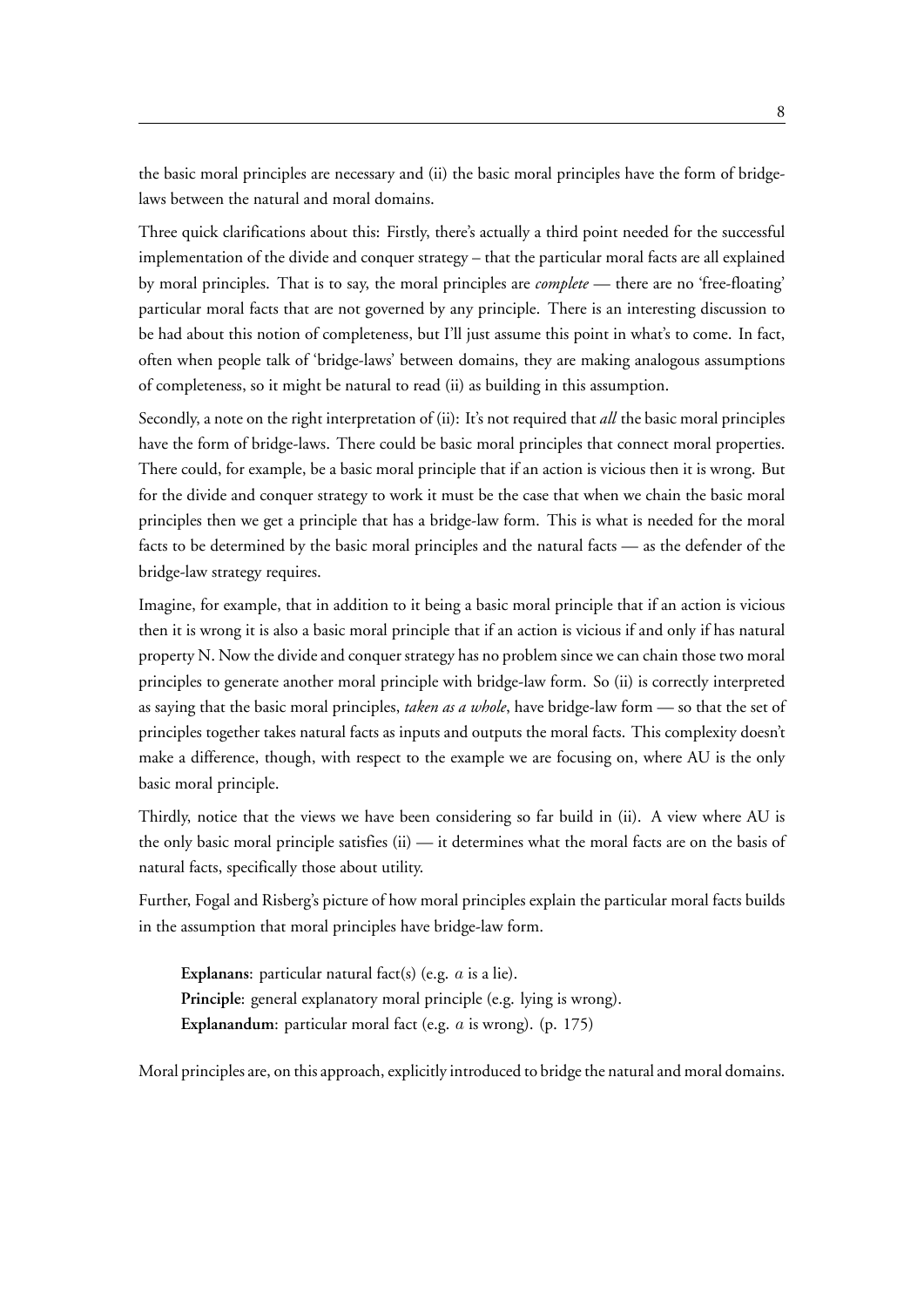A similar thing is true on Scanlon's view. As we noted, for him, moral principles are of the form *∀R*(*p, x, c, a*), where this is glossed, roughly, as that if proposition p were true and agent x was in circumstance c, then one reason to do action a would be p. Such principles also have bridge-law form — they take as inputs natural facts — specifically about propositions and circumstances and output the moral facts about the reasons agents have for actions. It is precisely because of this bridge-law form that Scanlon can use these principles to execute the divide and conquer strategy.

The second option for the divide and conquer strategy, then, is to say that supervenience is explained by the fact that the basic moral principle have features (i) and (ii). This, I think, is a much better option than option one. Given the divide and conquer approach the truth of supervenience seem to depend upon (i) and (ii) in a way that it didn't depend upon AU.

In particular, consider (3), and compare it with (1):

(1) If AU were false then supervenience would still hold.

(3) If the basic moral principles were not metaphysically necessary then supervenience would still hold

As we noted, (1) seems to be non-trivially true. If some other moral theory was true that wouldn't make a difference for supervenience. But the defender of the divide and conquer strategy is not similarly compelled to accept the non-trivial truth of (3). (Remember, we are understanding supervenience as a claim about *metaphysical* necessity.)

The structure of the divide and conquer strategy is such that supervenience depends upon the necessity of the basic moral principles. Again, the idea is that the basic moral principles are necessary, and so trivially supervene on the natural facts. And particular moral facts are necessitated by basic moral principles and the natural facts, so they supervene on the natural facts too. Without necessity of the principles then this strategy clearly cannot work. So, given this strategy (3) looks like it can't be non-trivially true.

(An aside: If, instead of understanding supervenience as a claim about *metaphysical* necessity, we were thinking of it as a claim about *normative* necessity then the metaphysical necessity of the basic moral principles would not be a difference-maker for this sense of supervenience. Rather, the normative necessity of the basic moral principles would be the difference-maker. Either way, the defender of the divide and conquer strategy will think that the necessity of the basic moral principles is a difference-maker for a supervenience principle, formulated using the matching grade of necessity. But in what's to come we will continue to work with supervenience understood as being about metaphysical necessity.)

Similarly, the defender of the divide and conquer strategy is not inclined to accept that this counterfactual is non-trivially true: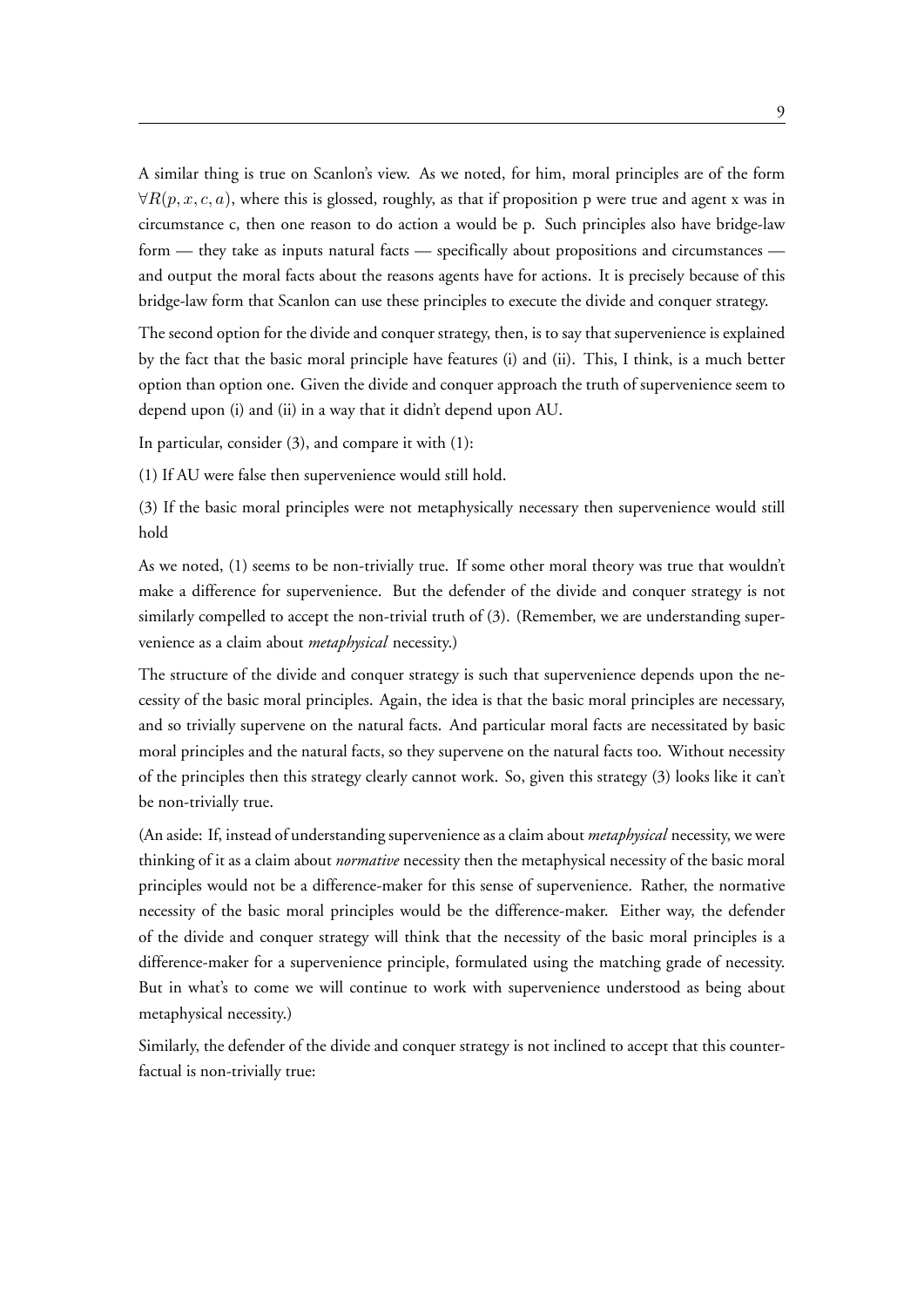(4) If the basic moral principles were not bridge-laws between the natural and the moral then supervenience would still hold

Again, on the divide and conquer strategy, supervenience seems to depend upon the moral principles having this form. It is only because the basic moral principles are bridge-laws that we can say that the particular moral facts are necessitated by the basic moral principles and the natural facts. Without this claim the divide and conquer strategy cannot work. So, given this strategy (4) looks like it can't be non-trivially true.

It's plausible enough, then, that that the divide and conquer strategy can be developed in this second way — that (i) and (ii) are difference-makers for supervenience. There are still places someone might resist, but I'm happy to concede that supervenience can be explained by the fact that the basic moral principles have features (i) and (ii).

### **2 Two alternative worries**

So, if the divide and conquer strategy can explain supervenience, in line with option 2, then what's the problem? The problem, I'm going to claim, is that even though this strategy can explain supervenience it does so by incurring another, similarly large, explanatory debt. The strategy generates another striking fact that really needs explanation – one that is very closely related to supervenience. Before I describe this concern in detail, though, I want to distinguish it from two other concerns in the area.

One objection to the divide and conquer strategy is that it doesn't avoid accepting necessary connections between distinct existences. Necessary moral principles, like AU, postulate necessary connections between natural properties and sui-generis moral properties, but, the objection goes, we should not accept necessary connections between distinct existences (or at least not happily).

Similarly, Schroeder (2015, p.197) notes that Scanlon's version of the divide and conquer strategy faces this objection (though he doesn't fully endorse the objection). Scanlon's view is the moral principles are of the form R(p,x,c,a). However, Schroeder notes that "to say that R ever holds of any tuple  $\langle p, x, c, a \rangle$  is just to say that there are some necessary relationships that hold among wholly distinct entities." That is, it's to say that there is a necessary connection between the moral reasons agents have for actions and the relevant propositions and circumstances that hold.

But my objection isn't that we shouldn't accept necessary connections between distinct existences. In many cases, it seems reasonable to appeal to necessary connections to explain things that would previously not be explained. For example, as we mentioned earlier, it's common, in the literature on laws of nature, to appeal to necessary connections in order to explain the patterns of events that we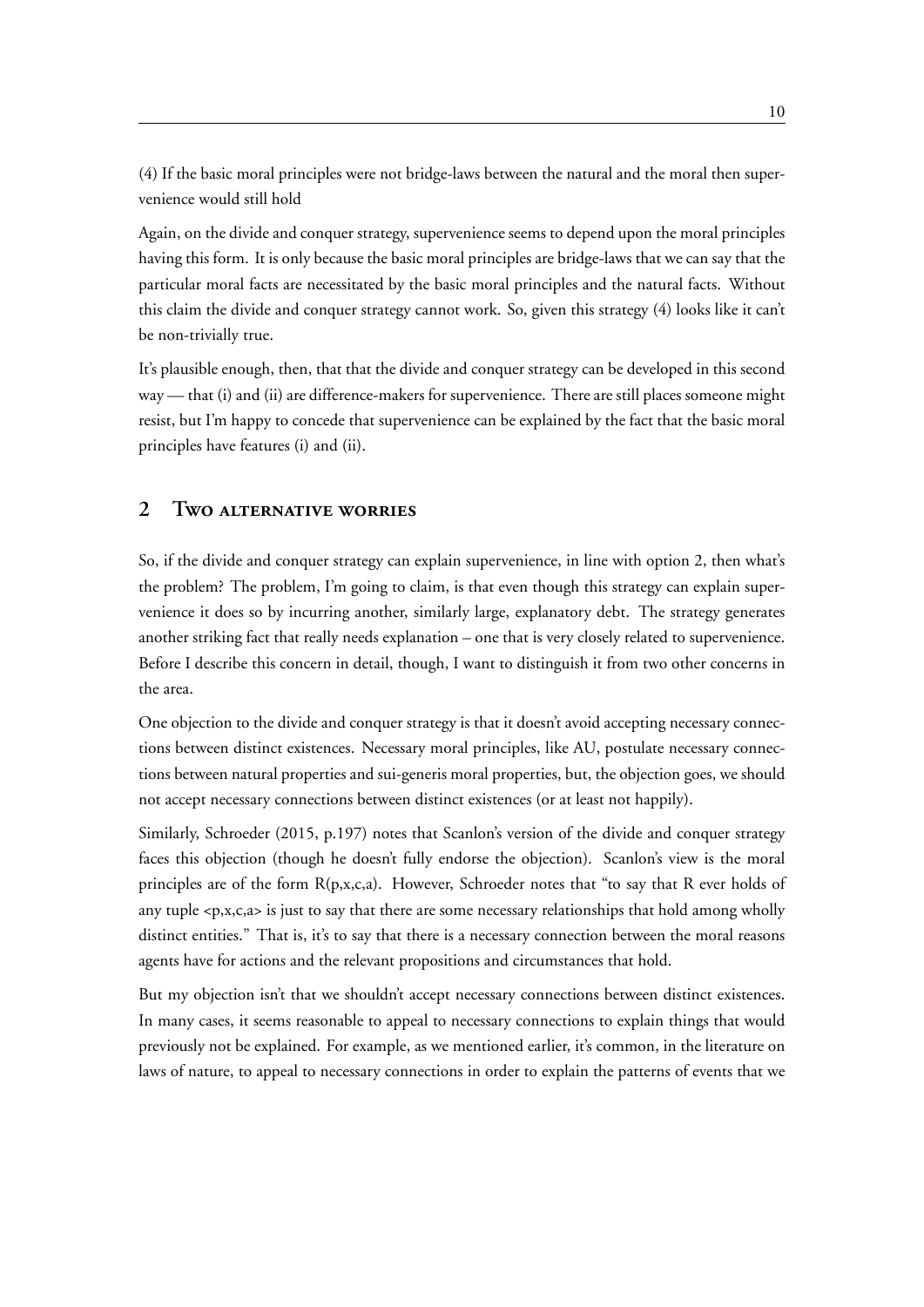observe. Of course, this anti-Humean approach to laws is controversial but it doesn't seem helpful to use the denial of necessary connections as a *premise*.

The supervenience problem for the non-naturalist, as I understand it, isn't specifically about the existence of necessary connections. Rather, the concern is that certain patterns, and, in particular, certain modal patterns like supervenience, are very suggestive of another theory that can properly explain such patterns. The supervenience of the moral on the physical is very striking and in need of explanation for the non-naturalist, not simply because it describes necessary connections between distinct existences, but because of the way that it so suggestive of naturalist theories where supervenience is explained by the moral facts depending upon, or being reduced to, the natural. Consequently, it becomes a challenge for the non-naturalist to explain the phenomenon. Here, for example, is Kim (1998, p. 167) making this point about suggestiveness.

supervenience itself is not an explanatory relation. It is not a "deep" metaphysical relation; rather, it is a "surface" relation that reports a pattern of property variation, suggesting the presence of an interesting dependency relation that might explain it.

This kind of understanding of the supervenience problem is in the spirit of Leary (2017).

Here's another objection to the divide and conquer strategy, that I want to distinguish from my objection. Some might claim that it's bad to leave fundamental moral principles, or pure moral facts, unexplained. For example, Väyrynen (2017, pp. 178-9) in discussing Scanlon's version of the strategy claims 'But for each pure normative truth we can ask: why does R hold of  $\langle p, x, c \rangle$ a>, not of some other tuple <q, y, d, b>? The distribution of the R relationship over facts, agents, circumstances, and actions shouldn't be arbitrary.'

There are a few different ways of understanding Väyrynen's point here, but at least part of the concern seems to be that it's theoretically costly to take such pure moral facts as unexplained. He says, 'The issue is what explains why R holds of some tuple when it does'. This is, perhaps, a reasonable concern, — I won't try to evaluate it here — but my concern is not about whether the basic moral principles need explaining.

Of course, there is more to say about both these objections. The key point is just that neither of these objections to the divide and conquer strategy are the one I want to push.

### **3 Another explanatory debt**

Again, option 1 for the divide and conquer strategy — saying that supervenience is explained by AU — doesn't look promising, since AU is not a difference-maker for supervenience. An explanation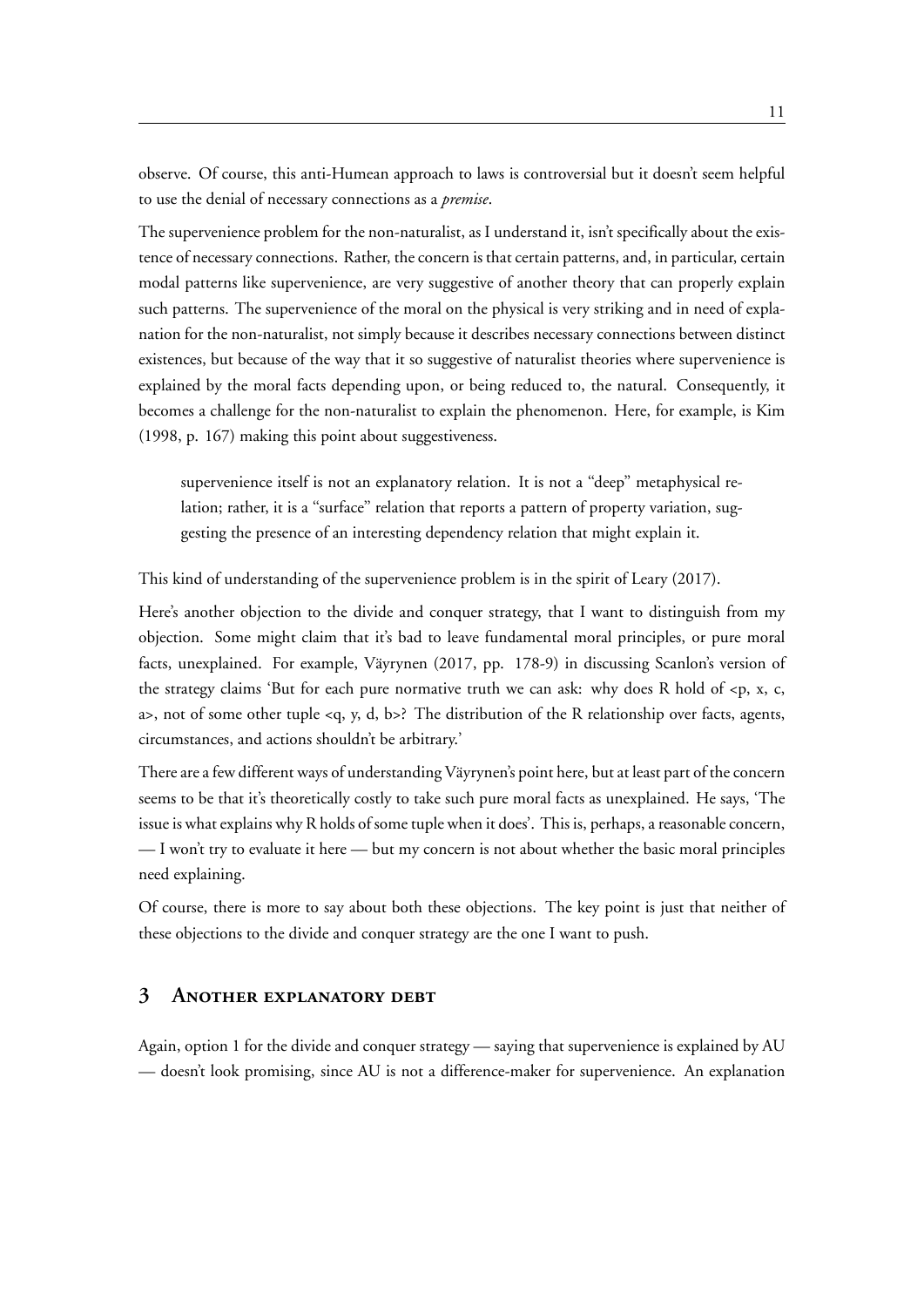that appeals to the specific actual moral principles is unsatisfactory, since supervenience would still hold even if those principles were different. Option 2 explains supervenience by appealing to the facts that (i) the basic moral principles are necessary and (ii) the basic moral principles have the form of bridge-laws between the natural and moral domains. This looks more promising.

My objection to option 2 isn't, as you might think, about (i). Rather, it's about (ii). The concern is based on two claims: (ii), for the non-naturalist, is a striking fact that really needs explaining. And the divide and conquer strategy doesn't give us tools to satisfactorily explain it.

So, let's consider these claims in turn. To start, why think that (ii) needs explaining?

#### **3.1 (ii) needs explaining**

Let's consider a few reasons in turn:

Firstly, note that (ii) is extremely modally robust. As we discussed, supervenience is very modally robust — it would continue to hold even if the basic moral principles were different. Specifically, if AU did not hold then supervenience would still hold. (And of course, this isn't specific to AU — in a world where deontology is true then the counterfactual *if deontology did not hold then supervenience would still hold* is also true.)

(ii) is modally robust in much the same way. Someone who accepts explanatory moral principles, will naturally accept (5):

(5) If the basic moral principle was not AU then the basic principles would still have the form of bridge-laws.

That basic moral principles have the form of bridge-laws is not simply because act utilitarianism is true. Rather, every serious candidate for the true set of moral principles has bridge-law form. If the basic moral principle was not AU then some other principles would link the natural and the moral. This robustness of  $(ii)$  — the way in which it appears to be extremely non-accidental — invites an explanation of (ii).

Secondly, and perhaps most importantly, (ii) expresses the core idea of supervenience just transferred into a different metaphysical setting. The core intuition of the supervenience of the moral on the natural — the first sentence we say to our students when explaining the concept — is that there can't be a change in the moral features without a change in the natural features. Of course, we commonly formalize this idea using the tools of modal logic — as we did at the start of the paper. And the use of 'can't' in the expression of the intuition very much suggests this type of formulation.

But, if we have the tools of metaphysical laws in hand, then we could formulate the intuition using those tools. The idea would be that the metaphysical laws are inconsistent with there being a change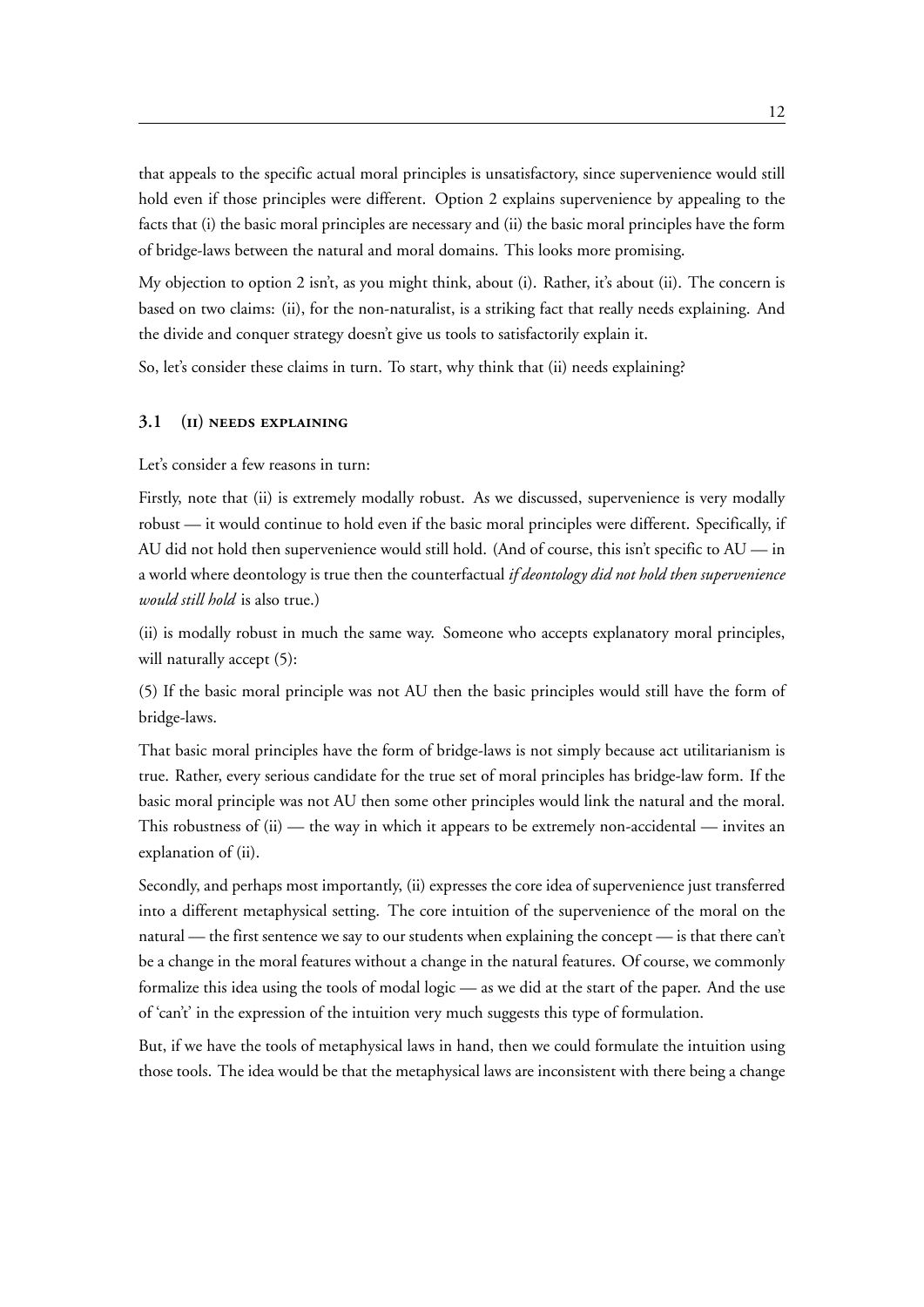in the moral without a change in the natural. How would the metaphysical laws have to be for this to be true? Well, the laws would have to say that the moral facts are a function of the natural facts — that the laws would take moral facts as inputs and then uniquely output the moral facts. But that is what (ii) says that the basic moral principles are like.

Supervenience, as we formulated it in this paper, and (ii) get at the same underlying intuition. Of course, it's still possible to claim that, even in light of this, supervenience is striking and really calls out for explanation, while (ii) does not. Perhaps there is a sense in which facts about metaphysical laws, even very robust facts, don't call out for explanation as much as facts about metaphysical necessity. I have some sympathy for this thought. But I don't think it exhausts the puzzle about supervenience. The problem with the the supervenience of the moral on the natural isn't merely that it is an unexplained necessity, so that if you express the same kind of idea in non-modal terms there is no problem. There is a problem, I think, with the underlying idea, whether expressed in modal terms or in terms of metaphysical laws — that there is some sort of guarantee that there is no change in the moral without a change in the natural, and this is true even if the actual moral theory was very different. The problem is that there is no reason to have expected this guarantee to hold, given non-naturalist realism — given, that is, that moral facts are sui-generis, causally inert, and wholly distinct from natural properties — but it's to be expected, and is explained, given naturalist theories of morality. This concern still applies to (ii).

Thirdly, just to emphasize a point just made, (ii) is extremely suggestive of alternative theories to non-naturalist realism. That there are principles with a bridge-law form, connecting the natural and the moral is completely to be expected if moral facts are nothing over and above natural facts. (Of course, the metaphysical status of these principles will differ a lot given these different metaphysical views. A moral principle connecting sui generis moral facts and natural facts will be different in nature from principles connecting moral facts which are nothing over and above natural facts.) This is a powerful reason to think that the non-naturalist needs to explain (ii).

Fourthly, the way in which (ii) needs explanation might be hard to see because its hard to see what the other options are. What even would moral principles that are not of this bridge-law form look like? Well, notice that most fundamental properties are not governed by anything like bridge-laws. Take the physical property of charge, for example. It's not governed by anything like bridge-laws between domains. Rather, it's governed by principles that connect it to other physical properties. If moral principles worked like this, connecting moral properties to other moral properties, then (ii) would not hold. If, for example, all the basic moral principles were things like *if an action is vicious then it is wrong*, then the set of moral principles would not have bridge-law form.

To summarize: (ii) is extremely modally robust; it expresses the same intuition as supervenience, just in a different metaphysical setting; it's very suggestive of alternative theories to non-naturalist realism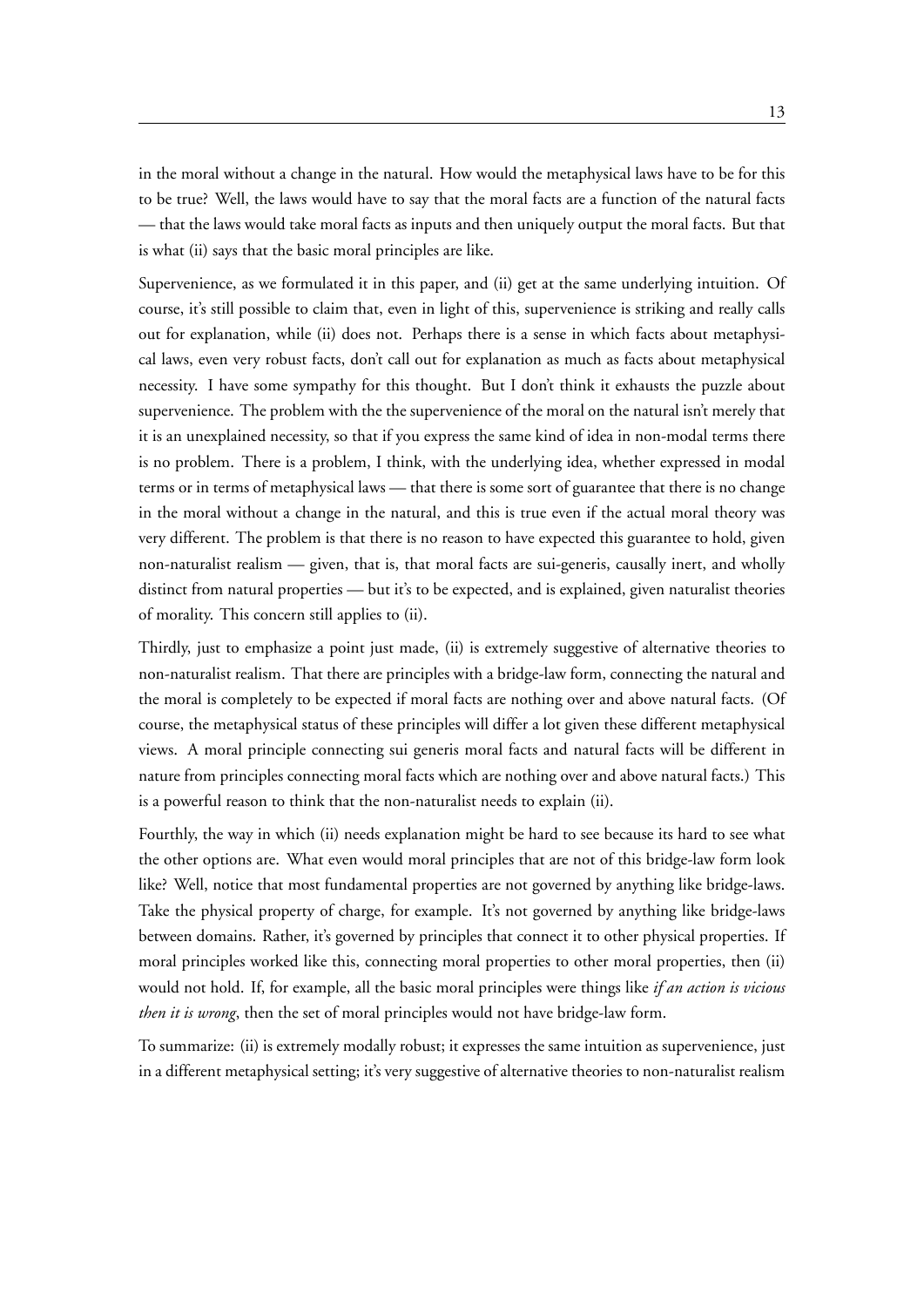that would explain it; and there are alternative kinds of moral principles that we could write down. These factors are reasons to think that the non-naturalist should explain (ii).

#### **3.2 The divide and conquer strategy doesn't explain (ii)**

However, the divide and conquer strategy doesn't give us the tools to satisfactorily explain (ii). The reason is familiar from earlier in the paper. The only candidate that the divide and conquer strategy seems to give us for such an explanation is the actual moral principle, AU. But AU is not a differencemaker for (ii) because (5) is true — that is, if the basic moral principle was not AU then the basic principles would still have the form of bridge-laws. Consequently, AU does not satisfactorily explain why the basic principles have this bridge-law form, just as it does not satisfactorily explain supervenience. The content of the true moral theory does not satisfactorily explain structural facts, like (ii), which would hold even when if the moral theory were different.

Similarly, to put it in the terms of Scanlon's theory, the only candidate for explaining why his pure moral principles have bridge-law form is the principles themselves. But again, they are not differencemakers. Even if the principles about what moral reasons we have were different — they would still act as bridges between the natural and moral domains.

Here's an objection to the idea that the divide and conquer strategy can't explain (ii): There's a somewhat natural thought about how (ii) could be explained. AU implies (ii). And there is a natural explanation for (5) — the fact that if the basic moral principle was not AU then the basic principles would still have the form of bridge-laws — it's that worlds where the basic moral principles have bridge-law form are closer to the actual world than ones where the principles do not have this form, since AU has this bridge-law form.

This line of thought is rather intuitive, but there are two problems with it as a defense of the divide and conquer strategy. Firstly, this line of thought still appears to say that the explanation for (ii) is AU. And it's still the case that (5) tells us that AU is not a difference-maker. What the explanation is for (5) is irrelevant to the argument I've been making. Secondly, why is it the case that worlds where the basic moral principles have bridge-law form are closer to the actual world that ones where the principles do not have this form? Of course, similarity matters for closeness of worlds, but why is this aspect of similarity particularly important? Why not any of the other ways in which moral principles could be similar? Saying that worlds where the basic moral principles have bridge-law form are closer to the actual world than ones where the principles do not have this form is just a way of restating the point that I stressed earlier — that (ii) modally robust. It isn't an objection to my approach.

(ii), the fact that the basic moral principles have this very specific bridge-law form, is a striking fact that needs explaining for the non-naturalist. But the metaphysical postulates of the divide and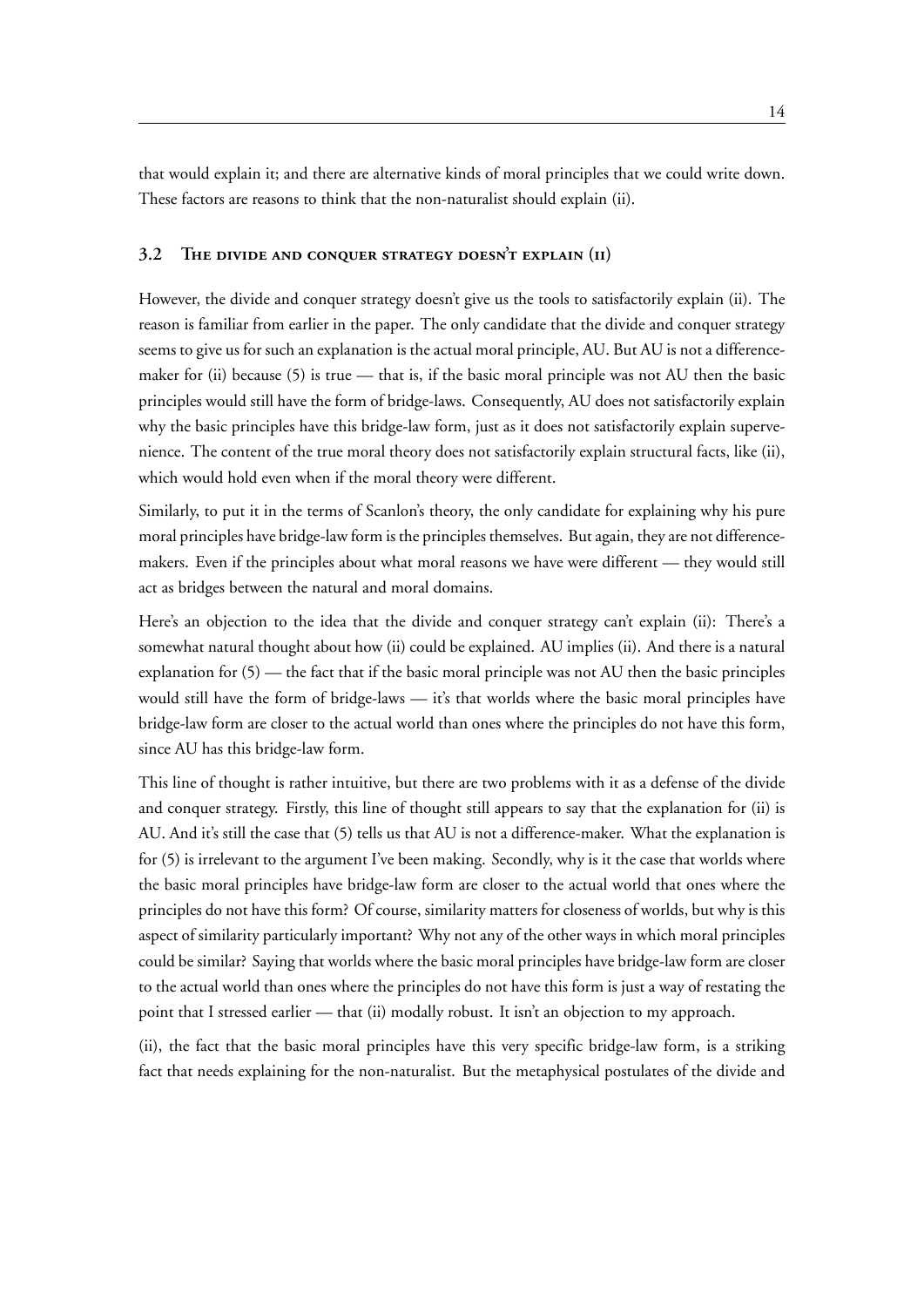conquer strategy don't give us the material we need for a satisfactory explanation. This is a problem with the divide and conquer strategy for explaining supervenience, and more generally, with versions of non-naturalist realism that are built upon a metaphysics of moral principles. To be clear, the problem is not that supervenience doesn't get explained. (i) and (ii) together explain supervenience. But this explanation of supervenience incurs another, serious, explanatory debt: the need to explain (ii). And given that there are alternatives to non-naturalism that can explain supervenience, and the bridge-law form of moral principles, then this is a serious problem for non-naturalist realism.

### **4 Triviality of Counterpossibles**

It's time to go back to an objection first mentioned in section 1.1. The objection is that the key counterfactuals I appealed to — things like 'If AU were false, then supervenience would still hold' and 'If the basic moral principle was not AU then the basic principles would still have the form of bridge-laws' — are trivial because the antecedent is metaphysically impossible. And this triviality undermines some of the claims I made using these counterfactuals — like the claim that AU is not a difference-maker for supervenience, or for (ii).

The view that counterfactuals with metaphysically impossible antecedents are vacuous or trivially true flows from traditional accounts of their semantics where a counterfactual tells us about the nearest possible world where the antecedent is true. But this gets trivialized when there is no world, and hence no nearest world, where the antecedent is true.

Notice, as something of an aside, that this reasoning doesn't apply to views that deny that moral principles are metaphysically necessary, instead claiming that they are only *normatively necessary*. Accepting this view makes it very clear that counterfactuals like 'If AU were false, then supervenience would still hold' are not trivial. So this objection certainly doesn't work given such moral contingentist views.<sup>8</sup>

But let's put those views aside again, and continue with views that assume that pure moral principles are metaphysically necessary. The natural way to use the triviality of counterfactuals to oppose my view is to argue that supervenience is explained by AU, the actual moral principle. I claimed that this view was not tenable, because the counterfactuals 'If AU were false, then supervenience would still hold' is true. And so AU is not a difference-maker for supervenience. But, one could claim, this counterfactual is only trivially true, and such trivial truth doesn't imply that AU is not a differencemaker.

 $8$ More generally, given our discussion of the supervenience problem, this move of refomulating supervenience as a thesis about normative necessity doesn't really help with the problem (contra Rosen (2017a, section XI)). It's still the case that AU is not a good explanation of supervenience, and it's still the case that (ii) very much needs explaining.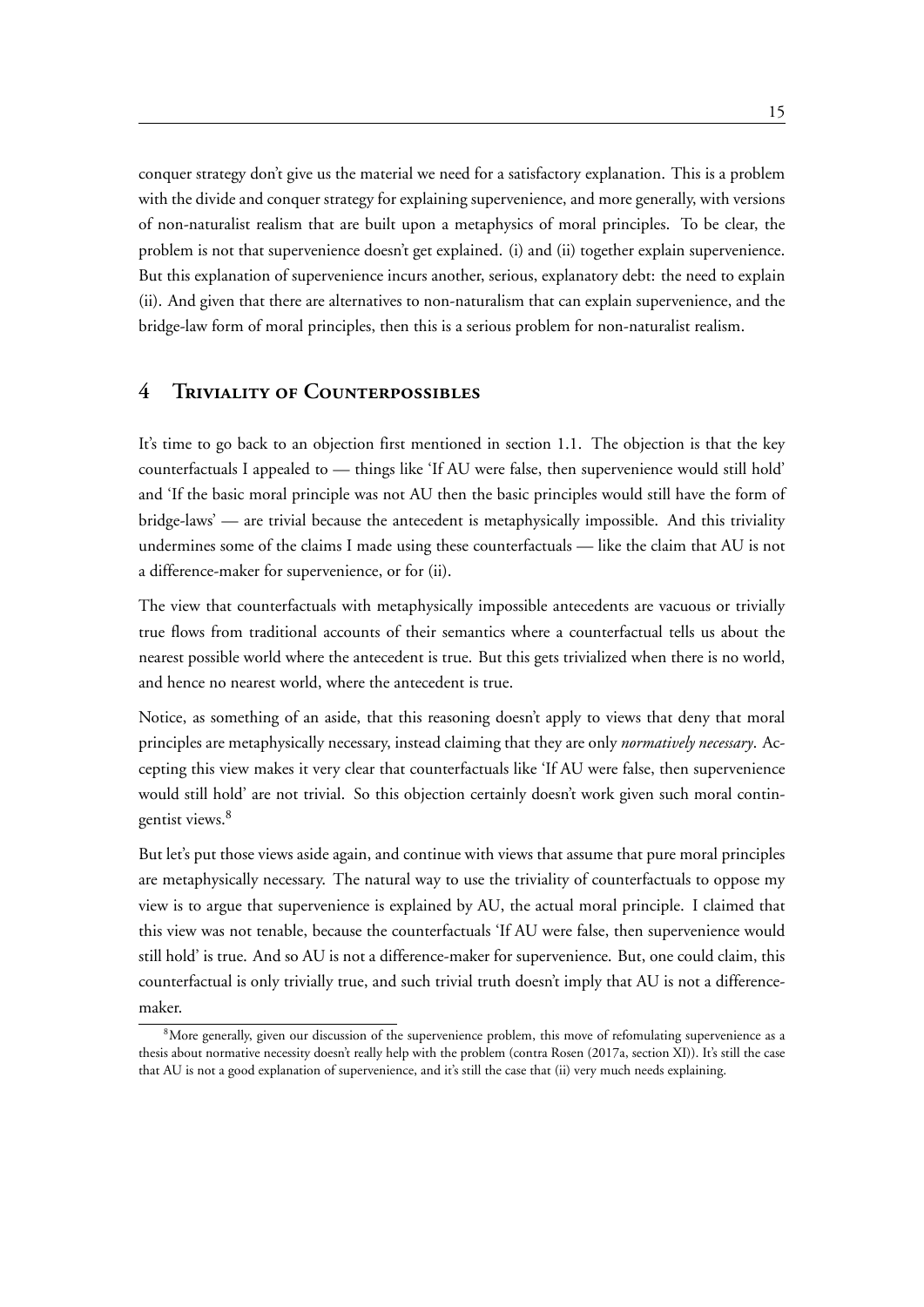There is something initially strange about this view, since, as we noted, this kind of reasoning doesn't work if we are contingentists about morality. It's somewhat strange to think that the moral contingentist has an explanatory problem here — that they can't explain the way that the moral supervenes on the natural in the space of normatively possible worlds by appealing to the the normatively necessary principle AU — but once we claim that AU is metaphysically necessary then we can explain the way that the moral supervenes on the natural in the space of metaphysically possible worlds by appealing to the metaphysically necessary principle AU. This modal difference doesn't seem to have much explanatory import.

But, more substantively, there is a good case to be made that counterfactuals like 'If AU were false, then supervenience would still hold' are non-trivial. Firstly, as we noted in section 1.1 this counterfactual just seems very intuitive, while the counterfactual 'If AU were false, then supervenience would not hold' seems obviously wrong.

Secondly, and closely relatedly, these counterfactuals clearly make sense. We have a clear idea of lots of things that would be the case if AU, or deontology, or some other moral theory held — the literature on those moral theories tells us such things. It's not like asking what would be the case if there were round squares.

Thirdly, there are other important cases of counterpossible non-vacuity. Scientific practice in particular gives us plenty of cases. Consider, for example, 'If diamond had not been covalently bonded, then it would have been a better electrical conductor' (Tan, 2019). This is true, but it's metaphysically impossible that diamond is not covalently bonded. Similarly, scientific modeling very often tells us what would be the case had certain assumptions held, even when the assumptions are metaphysically impossible. (For example, the Lotke-Volterra equations in population ecology tells us how predators and prey would interact given certain assumptions — like that populations are continuous — but it's metaphysically impossible that a population of rabbits, say, is continuous. You can't, in the relevant sense, have a population made up of 482.843 rabbits (Jenkins and Nolan, 2012; McLoone, 2021).)

Of course, these are not knockdown arguments. The question of counterpossible vacuity can't be resolved here. But there is a lot of pressure against vacuity. The non-naturalist who wants to claim that counterfactuals like 'If AU were false, then supervenience would still hold' are trivial will be pushed to some unattractive commitments.

### **5 Conclusion**

Explaining supervenience by appeal to moral principles seems extremely attractive. But, I've argued, this approach either doesn't give a satisfactory explanation or it incurs a further, substantial, explana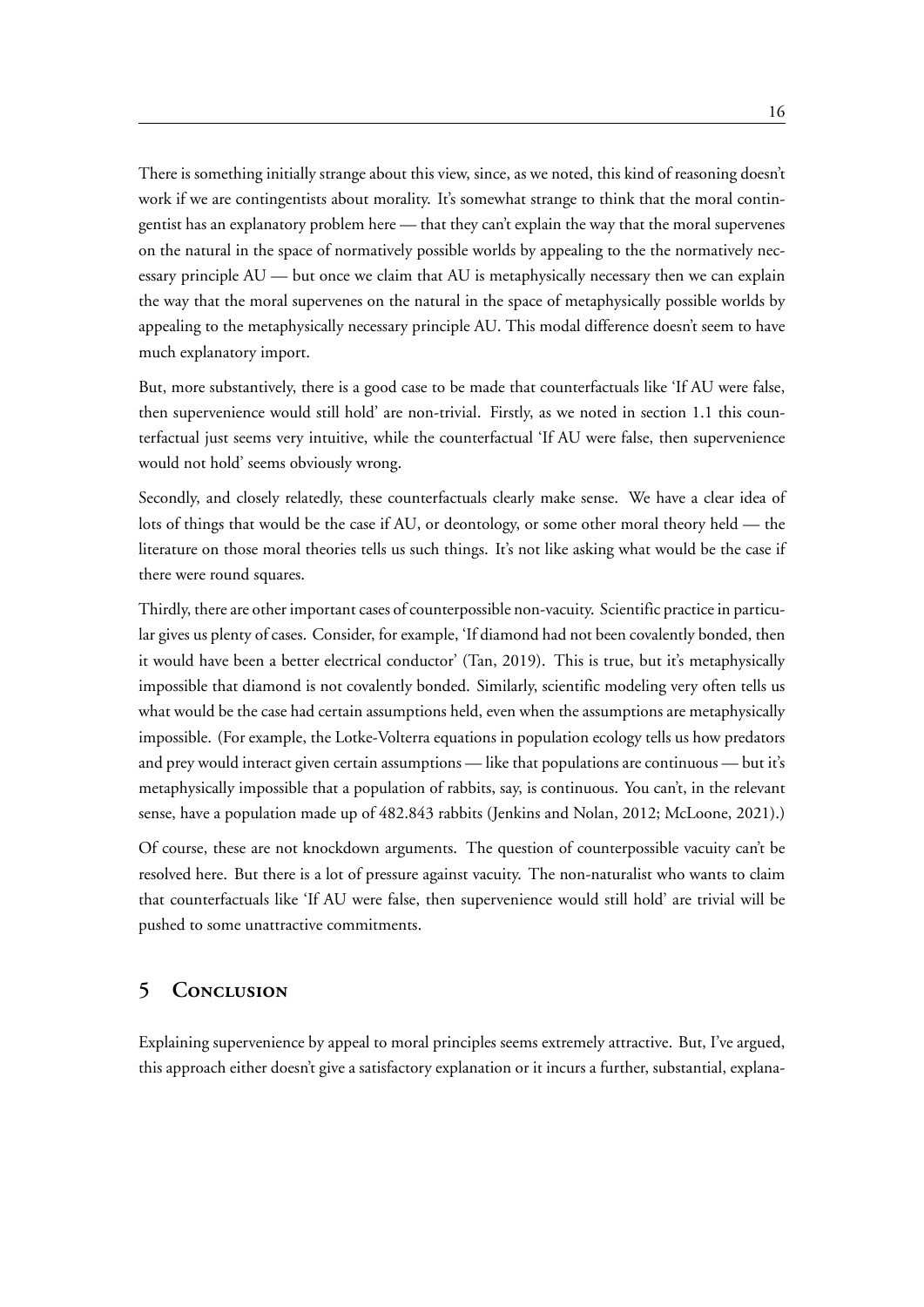tory burden. This approach can explain supervenience but only by committing to a principle that expresses something very close to the core idea of supervenience, just transferred into a different metaphysical setting.

Making sense of supervenience is one of the key challenges for a non-naturalist metaphysics of modality. Views based on moral principles look like they fail this challenge. The non-naturalist should look to other metaphysical machinery to develop their view.

## **References**

Armstrong, D. (1983, January). *What is a Law of Nature?* CUP.

Atiq, E. H. (2020, September). Supervenience, repeatability, & expressivism. *Nous 54*(3), 578–599.

Bhogal, H. (2020, August). Humeanism about laws of nature. *Philosophy Compass 15*(8), 38.

Elliott, A. (2014). Can moral principles explain supervenience? *Res Philosophica 91*(4), 629–659.

Enoch, D. (2011, July). *Taking Morality Seriously: A Defense of Robust Realism*. OUP Oxford.

- Fine, K. (2002). The varieties of necessity. *Conceivability and possibility*, 253–281.
- Fogal, D. and O. Risberg (2020). The metaphysics of moral explanations. *Oxford Studies in Metaethics Volume 15 15*, 170.
- Jackson, F. and P. Pettit (1992, January). In defense of explanatory ecumenicalism. *Economics and philosophy 8*(1), 1–21.
- Jenkins, C. S. and D. Nolan (2012). Disposition impossible. *Noûs 46* (4), 732–753.
- Kim, J. (1998). *Mind in a Physical World: An Essay on the Mind-body Problem and Mental Causation*. MIT Press.
- Kocurek, A. W. (2021, November). Counterpossibles. *Philosophy compass 16* (11).
- Leary, S. (2017, July). Non-naturalism and normative necessities. In R. Shafer-Landau (Ed.), *Oxford Studies in Metaphysics Volume 12*. Oxford University Press.
- McLoone, B. (2021, December). Calculus and counterpossibles in science. *Synthese 198*(12), 12153–12174.
- Nagel, E. (1979). *The Structure of Science: Problems in the Logic of Scientific Explanation*. Hackett.